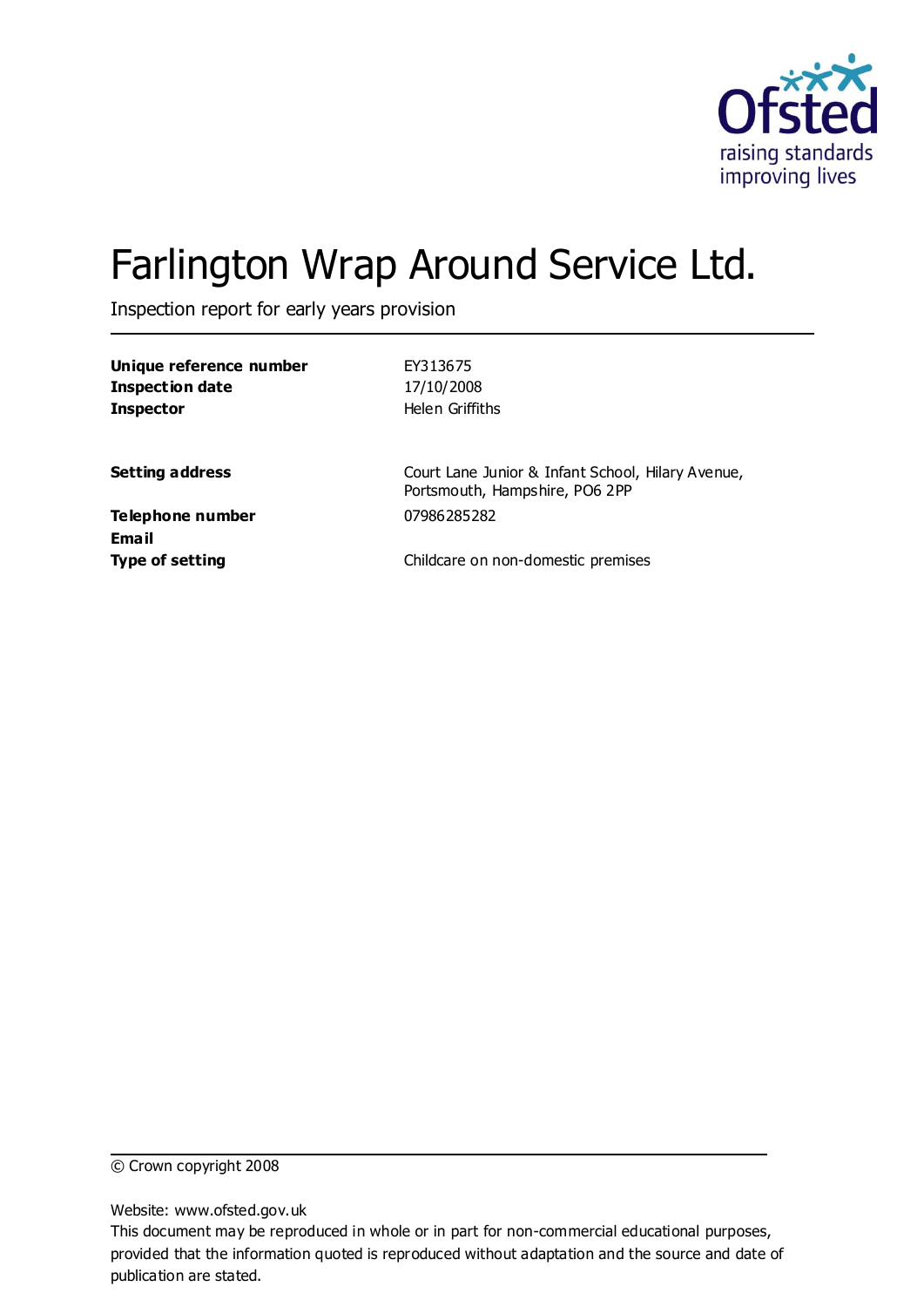### **Introduction**

This inspection was carried out by Ofsted under Sections 49 and 50 of the Childcare Act 2006 on the quality and standards of the registered early years provision. 'Early years provision' refers to provision regulated by Ofsted for children from birth to 31 August following their fifth birthday (the early years age group). The registered person must ensure that this provision complies with the statutory framework for children's learning, development and welfare, known as the *Early* Years Foundation Stage.

The report includes information on any complaints about the childcare provision which Ofsted has received since the last inspection or registration whichever is the later, which require Ofsted or the provider to take action in Annex C.

The provider must provide a copy of this report to all parents with children at the setting where reasonably practicable. The provider must provide a copy of the report to any other person who asks for one, but may charge a fee for this service (The Childcare (Inspection) Regulations 2008 regulations 9 and 10).

Children only attend this setting before and/or after the school day and/or during the school holidays. The judgements in this report reflect the quality of early years provision offered to children during those periods.

The setting also makes provision for children older than the early years age group which is registered on the voluntary and/or compulsory part(s) of the Childcare Register. This report does not include an evaluation of that provision, but a comment about compliance with the requirements of the Childcare Register is included in Annex B.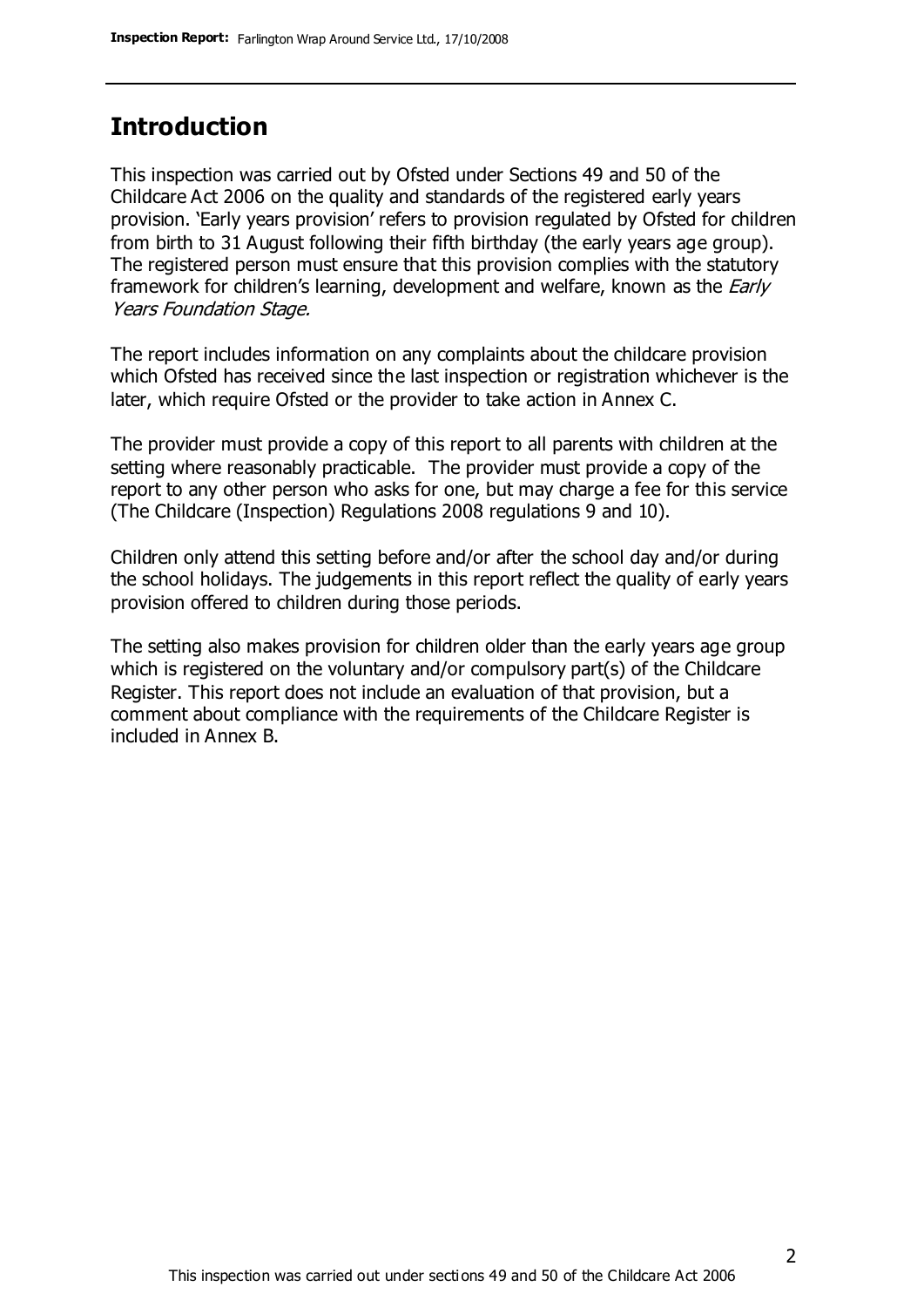# **Description of the setting**

Farlington Wrapround Service is a privately-owned company operating from a large school hall, library and music room within Court Lane Infants School in Cosham. The provision is open term time only, 5 days a week except bank holidays. Sessions are from 07.30 to 08.40 and from 15.20 to 18.00. A maximum of 32 children may attend at any one time. There are currently 76 children on roll, all of which are in the 3 years to end of EYFS age range. A small number of children are cared for by the same provider at Court Lane Junior School on the adjacent site.

The provision takes children from Court Lane Infant and Junior Schools. They support children with learning difficulties and disabilities and children who speak English as an additional language.

All staff are appropriately qualified.

## **Overall effectiveness of the early years provision**

The setting is effective in ensuring a good standard of care. Children enjoy their time in the setting. Appropriate learning opportunities help to meet the needs of all children and keep them actively engaged.

Good arrangements are in place to ensure children's safety and health and encourage their involvement in the community. The accommodation is clean and well-maintained.

Effective links with parents help to keep them involved in their children's care and education.

Those in charge work well in partnership with other agencies to ensure that children's learning and welfare needs are met. They have an accurate understanding of the strengths and weaknesses of the provision.

There are no breaches of specific requirements.

### **What steps need to be taken to improve provision further?**

To further improve the early years provision the registered person should:

- improve the quality and extent of records of children's progress in learning
- provide greater structure to sessions

# **The leadership and management of the early years provision**

Those in charge are well focused on helping all children to make progress in their learning and development, and on promoting their welfare. Through their annual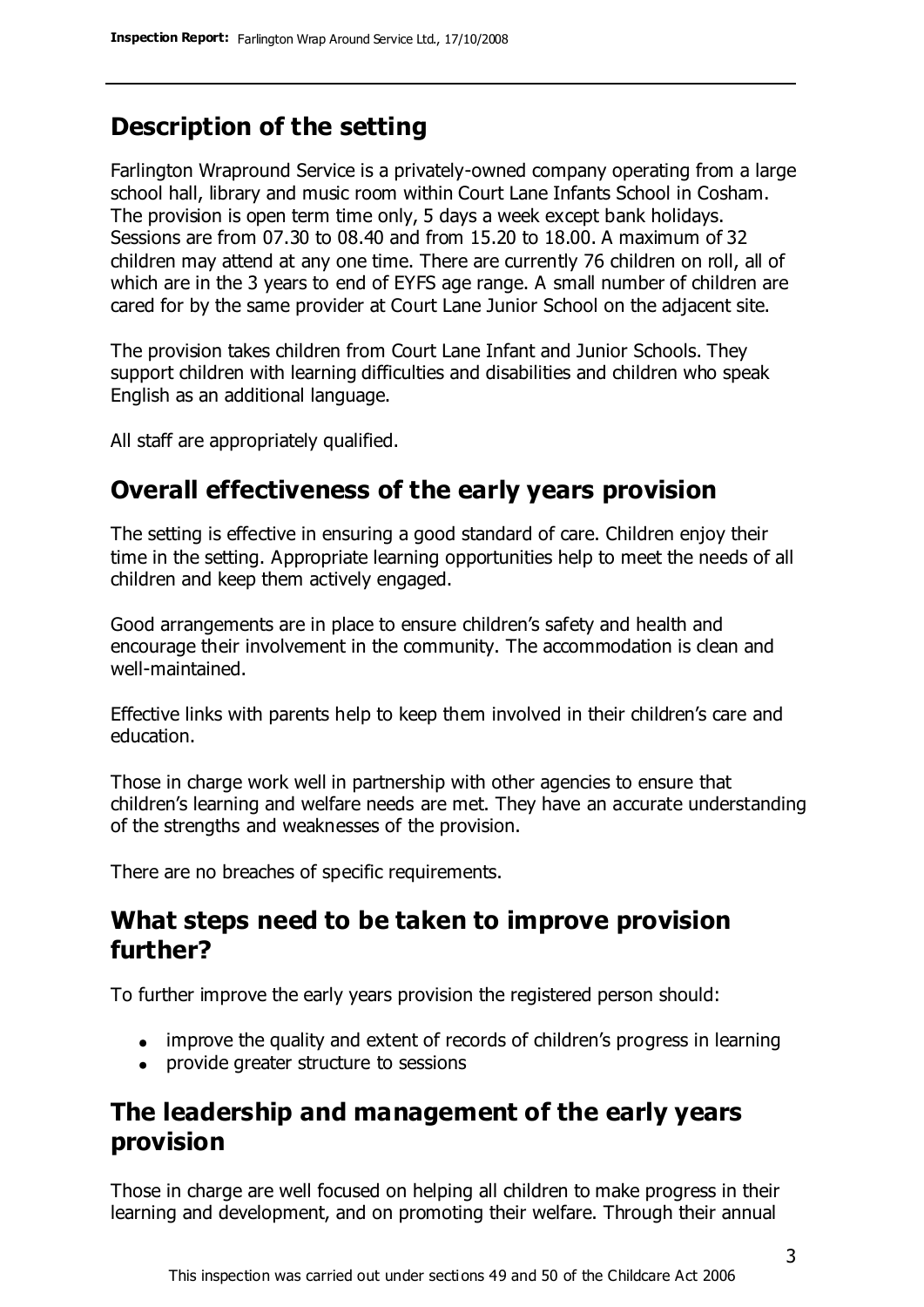reviews, they have identified strengths in the provision as well as identifying those areas which need improvement to comply with the requirements of the Early Years Foundation Stage curriculum. They have made improvements in provision since the last inspection; for example, two sessions a week are now devoted to structured activities. In addition, children are allocated key workers. As a result, children feel safe and secure and well supported.

The setting runs smoothly on a day-to-day basis. Ongoing reviews of needs by the leadership help ensure that resources are plentiful, varied, well used and well adapted to children's needs.

Vetting procedures are in place for any adults who work with children. Good links are in place with parents and with staff of the school in which the provision is based.

The capacity to sustain improvement is good through monitoring by the provision's owner on a regular basis to ensure, for example, that activities meet different pupils' needs.

## **The quality and standards of the early years provision**

The setting supports children's learning well, through structured play and outdoor activities. Some sessions are very well planned and include good opportunities for children to work together, for example, at craft and cooking activities. Other sessions consist of play activities and are less structured. Children's progress in these sessions are less formally monitored. Records track pupils' welfare well; however, children's learning and development are recorded less consistently.

The ratio of adults to children is good. Children are well cared for. They are taught about the importance of healthy eating, for example, through healthy snacks at break times. Procedures to safeguard them are secure.

Children's learning and development in relation to their physical, social and emotional development is very good. Children feel well supported and enjoy their sessions. There is a strong bond of trust between adults and children. This safe and supportive environment enables children to thrive.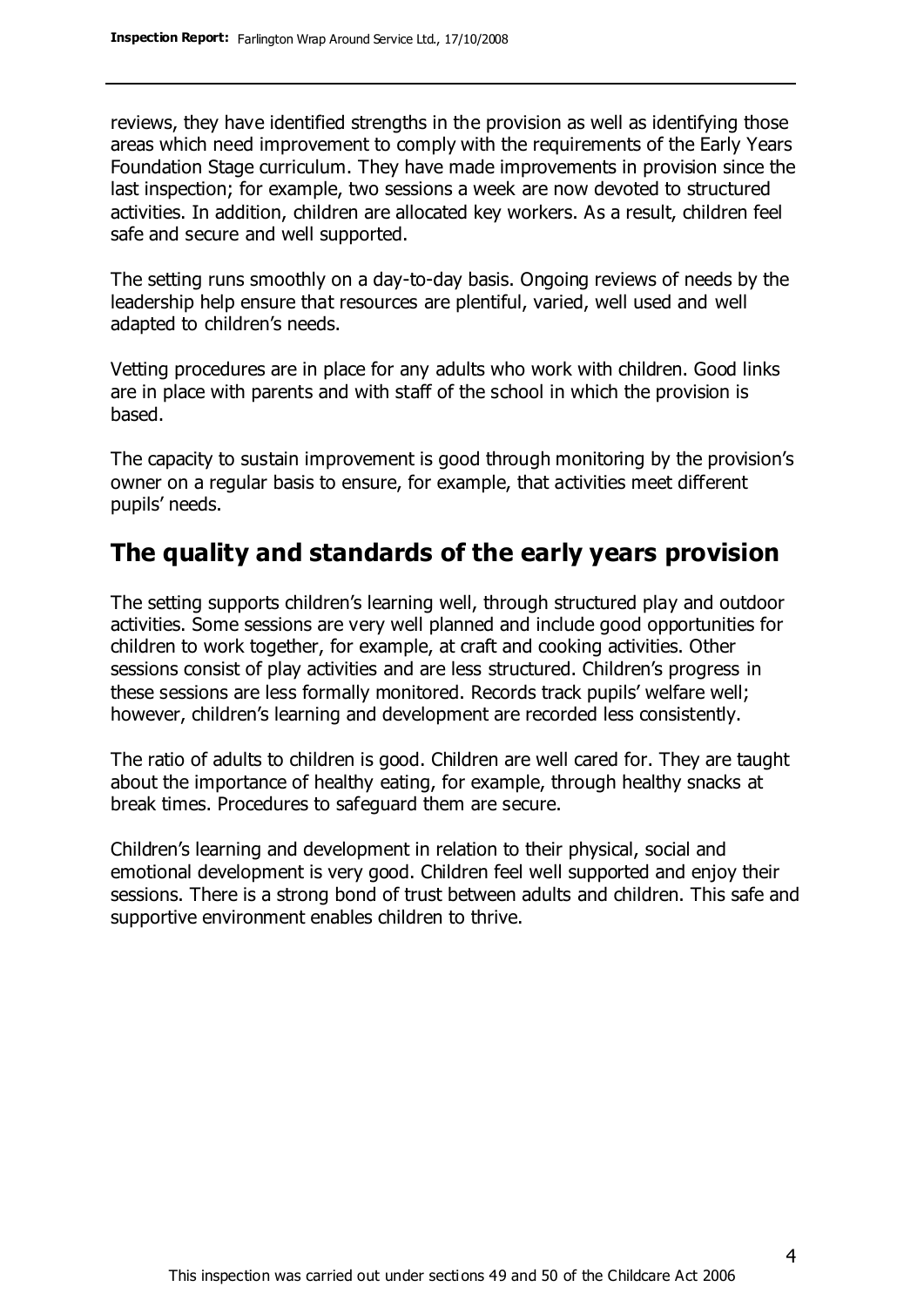# **Annex A: record of inspection judgements**

#### **The key inspection judgements and what they mean**

Grade 1 is Outstanding: this aspect of the provision is of exceptionally high quality Grade 2 is Good: this aspect of the provision is strong Grade 3 is Satisfactory: this aspect of the provision is sound Grade 4 is Inadequate: this aspect of the provision is not good enough

### **Overall effectiveness**

| How effective is the provision in meeting the needs<br>of children in the Early Years Foundation Stage? |  |
|---------------------------------------------------------------------------------------------------------|--|
| How well does the provision promote inclusive practice?                                                 |  |
| The capacity of the provision to maintain continuous                                                    |  |
| improvement.                                                                                            |  |

### **Leadership and management**

| How effectively is provision in the Early Years               |  |
|---------------------------------------------------------------|--|
| <b>Foundation Stage led and managed?</b>                      |  |
| How effective is the setting's self-evaluation, including the |  |
| steps taken to promote improvement?                           |  |
| How well does the setting work in partnership with parents    |  |
| and others?                                                   |  |
| How well are children safeguarded?                            |  |

### **Quality and standards**

| How effectively are children in the Early Years         |   |
|---------------------------------------------------------|---|
| <b>Foundation Stage helped to learn and develop?</b>    |   |
| How effectively is the welfare of children in the Early |   |
| <b>Years Foundation Stage promoted?</b>                 |   |
| How well are children helped to stay safe?              |   |
| How well are children helped to be healthy?             |   |
| How well are children helped to enjoy and achieve?      | 2 |
| How well are children helped to make a positive         |   |
| contribution?                                           |   |
| How well are children helped develop skills that will   |   |
| contribute to their future economic well-being?         |   |

Any complaints about the inspection or report should be made following the procedures set out in the guidance available from Ofsted's website: www.ofsted.gov.uk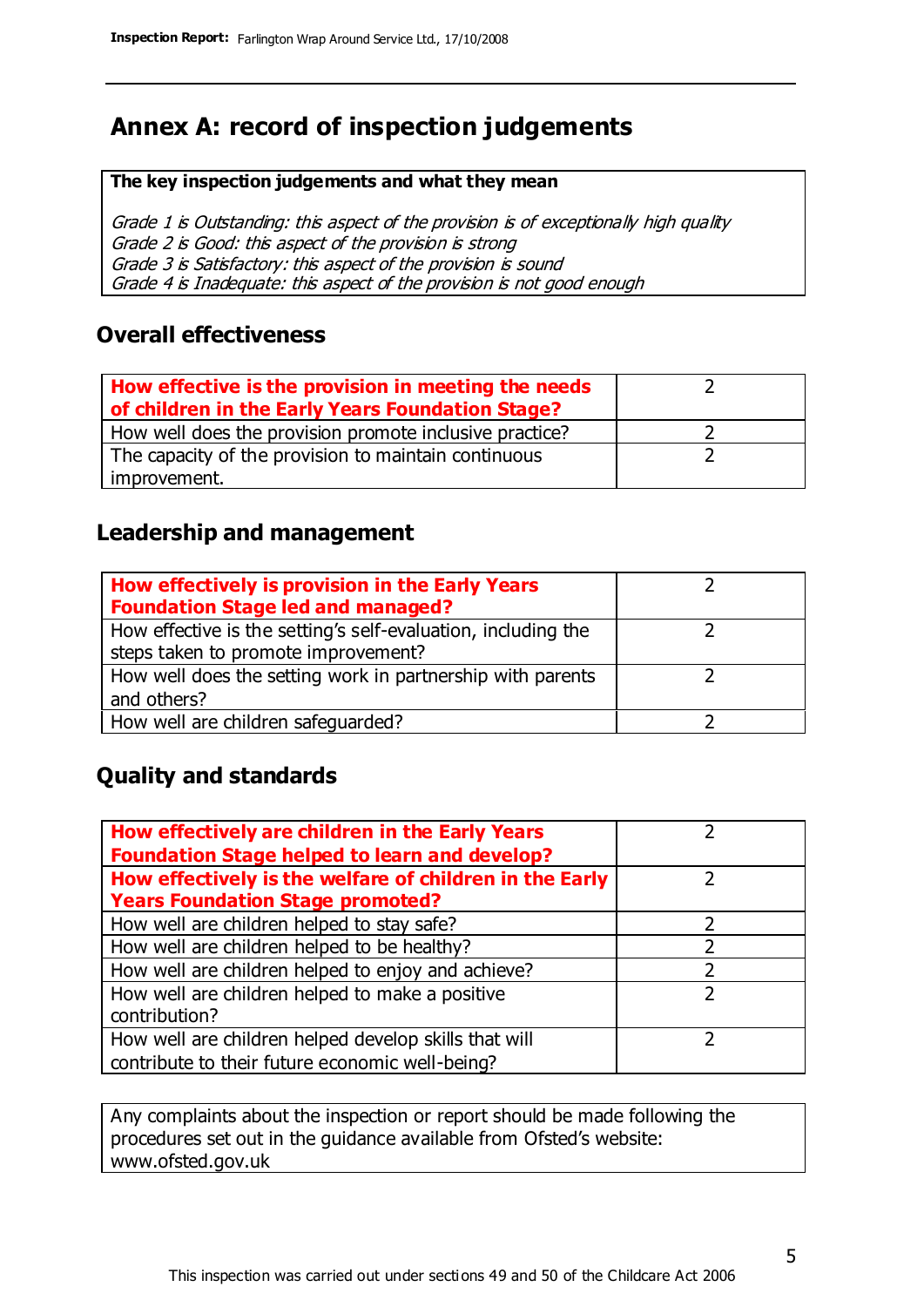# **Annex B: the Childcare Register**

| The provider confirms that the requirements of the<br>compulsory part of the Childcare Register are: | Met |
|------------------------------------------------------------------------------------------------------|-----|
| The provider confirms that the requirements of the<br>voluntary part of the Childcare Register are:  | Met |